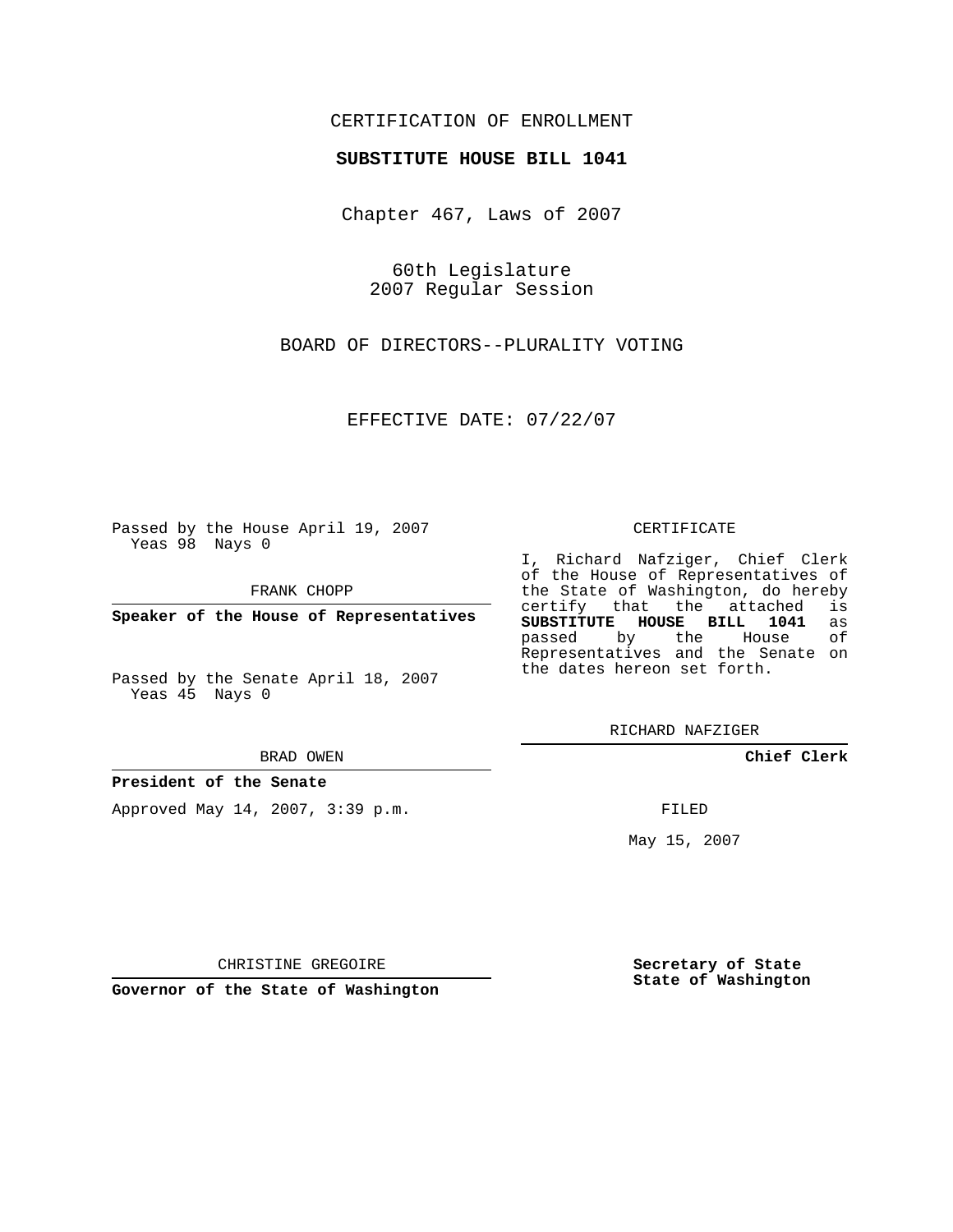## **SUBSTITUTE HOUSE BILL 1041** \_\_\_\_\_\_\_\_\_\_\_\_\_\_\_\_\_\_\_\_\_\_\_\_\_\_\_\_\_\_\_\_\_\_\_\_\_\_\_\_\_\_\_\_\_

\_\_\_\_\_\_\_\_\_\_\_\_\_\_\_\_\_\_\_\_\_\_\_\_\_\_\_\_\_\_\_\_\_\_\_\_\_\_\_\_\_\_\_\_\_

AS AMENDED BY THE SENATE

Passed Legislature - 2007 Regular Session

**State of Washington 60th Legislature 2007 Regular Session**

**By** House Committee on Judiciary (originally sponsored by Representatives Pedersen, Rodne, Haler, Moeller and Lantz)

READ FIRST TIME 01/19/07.

 AN ACT Relating to plurality voting for directors; amending RCW 23B.08.030, 23B.08.050, 23B.08.070, 23B.08.100, and 23B.10.200; adding a new section to chapter 23B.10 RCW; and adding a new section to chapter 23B.07 RCW.

5 BE IT ENACTED BY THE LEGISLATURE OF THE STATE OF WASHINGTON:

 6 **Sec. 1.** RCW 23B.08.030 and 2002 c 297 s 27 are each amended to 7 read as follows:

 8 (1) A board of directors must consist of one or more individuals, 9 with the number specified in or fixed in accordance with the articles 10 of incorporation or bylaws.

 (2) Directors are elected at the first annual shareholders' meeting and at each annual meeting thereafter unless (a) their terms are staggered under RCW 23B.08.060, or (b) their terms are otherwise governed by RCW 23B.05.050. Directors also may be elected by consent 15 action under RCW ((23.07.040)) 23B.07.040.

16 **Sec. 2.** RCW 23B.08.050 and 1994 c 256 s 30 are each amended to 17 read as follows: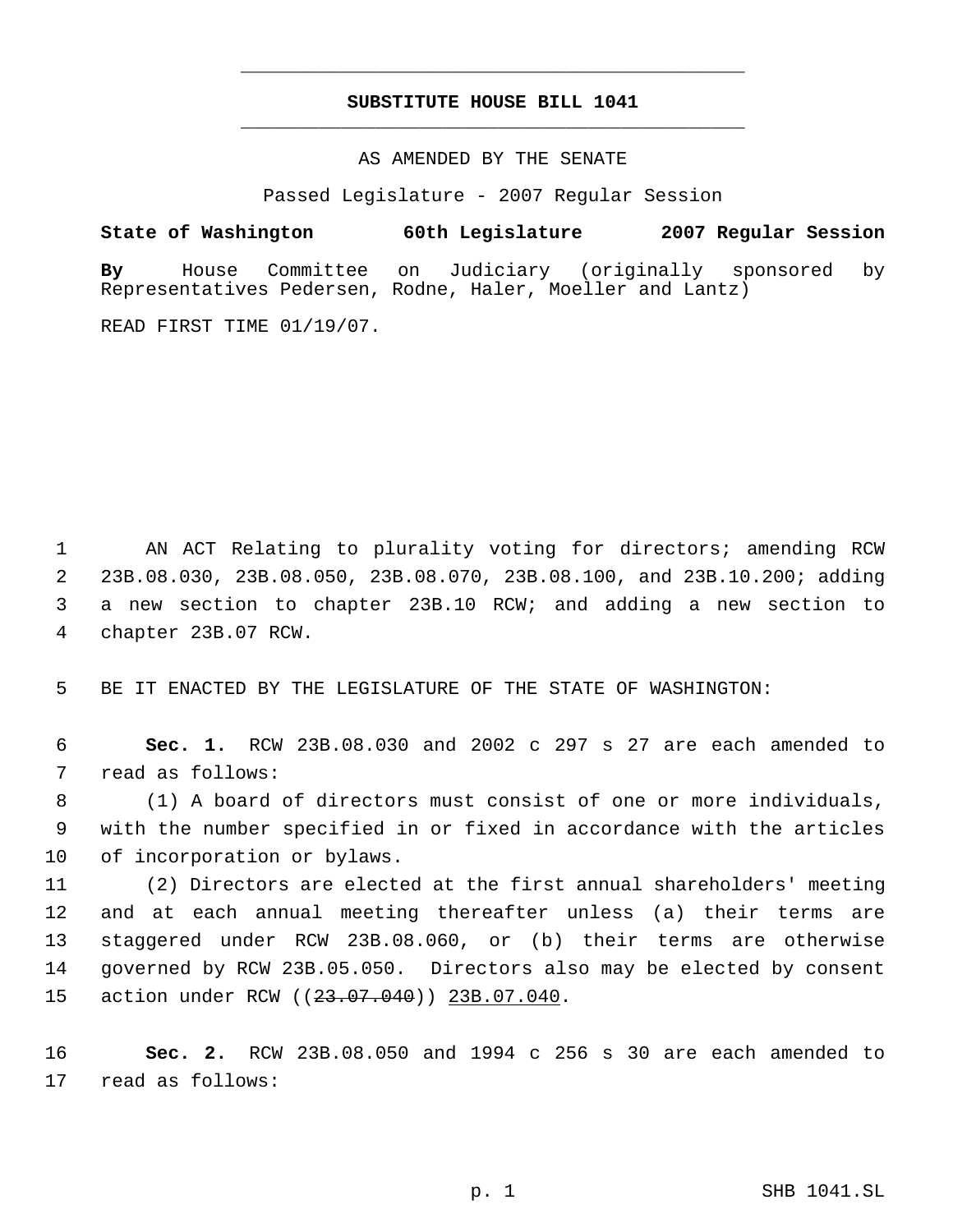(1) The terms of the initial directors of a corporation expire at the first shareholders' meeting at which directors are elected.

 (2) The terms of all other directors expire at the next annual shareholders' meeting following their election unless (a) their terms 5 are staggered under RCW 23B.08.060( $(-\rightarrow e^2)$ ) then at the applicable second or third annual shareholders' meeting following their election; or (b) their terms are otherwise governed by RCW 23B.05.050, except to the extent (i) the terms are otherwise provided in a bylaw adopted pursuant to section 5 of this act, or (ii) a shorter term is specified in the articles of incorporation in the event of a director nominee failing to receive a specified vote for election.

 (3) A decrease in the number of directors does not shorten an incumbent director's term.

 (4) The term of a director elected to fill a vacancy expires at the next shareholders' meeting at which directors are elected.

 (5) Except to the extent otherwise provided in the articles of 17 incorporation or pursuant to section 5 of this act, if a bylaw electing 18 to be governed by that section is in effect, despite the expiration of a director's term, the director continues to serve until the director's 20 successor is elected and qualified or  $((uniti))$  there is a decrease in the number of directors.

 **Sec. 3.** RCW 23B.08.070 and 2002 c 297 s 28 are each amended to read as follows:

 (1) A director may resign at any time by delivering notice in the 25 form of an executed ((notice)) resignation to the board of directors, 26 its chairperson, the president, or the secretary of the corporation.

27 (2) A notice of resignation is effective when the ((notice)) 28 resignation is delivered unless the ((notice)) resignation specifies a 29 later effective date, or an effective date determined upon the happening of an event or events. A notice of resignation that is conditioned upon failing to receive a specified vote for election as a director may provide that it is irrevocable.

 **Sec. 4.** RCW 23B.08.100 and 1989 c 165 s 89 are each amended to read as follows:

(1) Unless the articles of incorporation provide otherwise, if a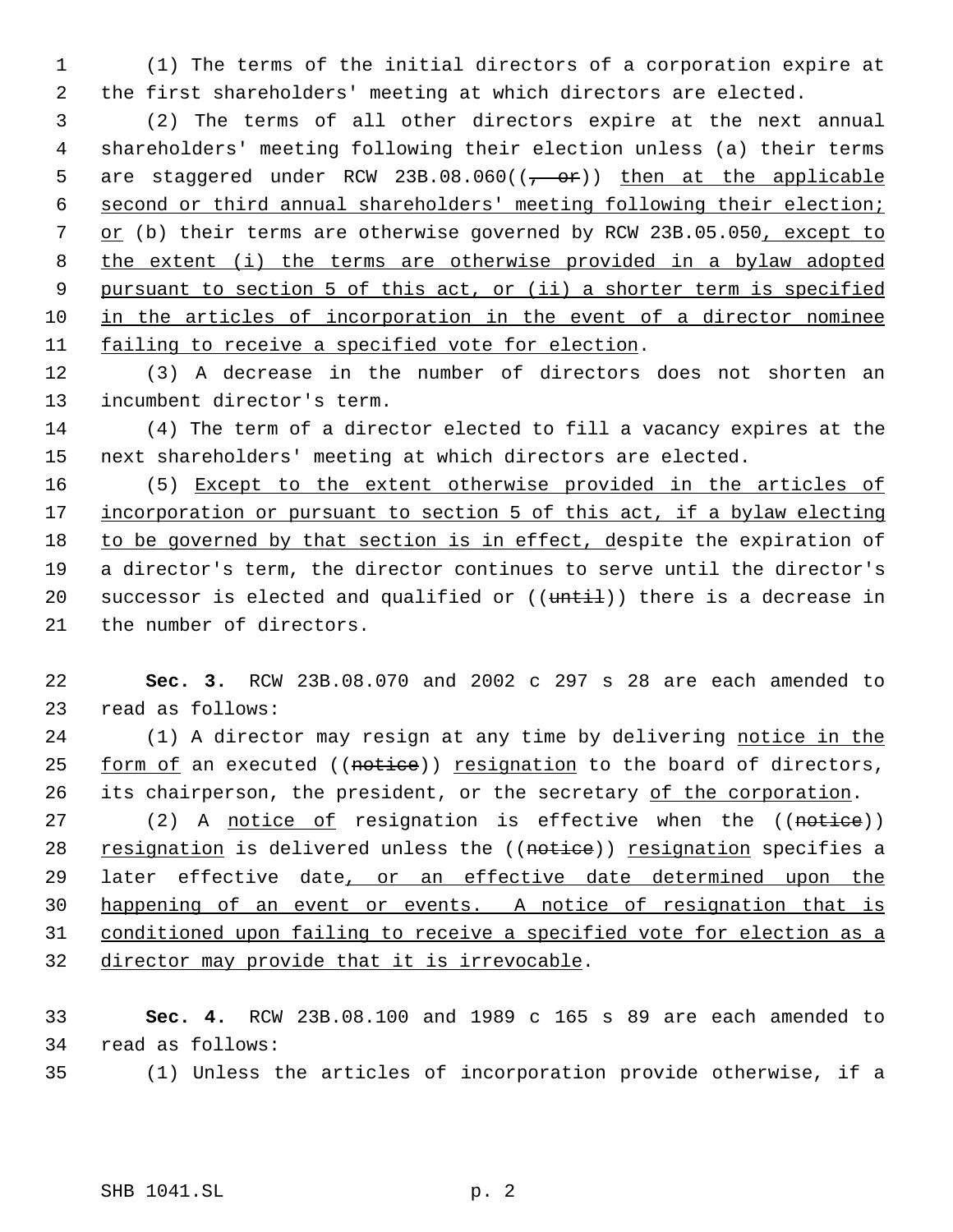vacancy occurs on a board of directors, including a vacancy resulting from an increase in the number of directors:

(a) The shareholders may fill the vacancy;

(b) The board of directors may fill the vacancy; or

 (c) If the directors in office constitute fewer than a quorum of the board, they may fill the vacancy by the affirmative vote of a majority of all the directors in office.

 (2) If the vacant office was held by a director elected by ((holders of one or more authorized classes or series of shares)) a 10 voting group of shareholders, only the holders of ((those classes or 11 series of)) shares of that voting group are entitled to vote to fill 12 the vacancy, if it is filled by the shareholders, and only the 13 directors elected by that voting group are entitled to fill the vacancy if it is filled by the directors.

 (3) A vacancy that will occur at a specific later date, by reason of a resignation effective at a later date under RCW 23B.08.070(2) or otherwise, may be filled before the vacancy occurs but the new director may not take office until the vacancy occurs.

 NEW SECTION. **Sec. 5.** A new section is added to chapter 23B.10 RCW to read as follows:

 (1) Unless the articles of incorporation (a) specifically prohibit the adoption of a bylaw pursuant to this section, (b) alter the vote specified in RCW 23B.07.280(2), or (c) allow for or do not exclude cumulative voting, a public company may elect in its bylaws to be governed in the election of directors as follows:

 (i) Each vote entitled to be cast may be voted for, voted against, or withheld for one or more candidates up to that number of candidates that is equal to the number of directors to be elected but without cumulating the votes, or a shareholder may indicate an abstention for one or more candidates;

 (ii) To be elected, a candidate must have received the number, percentage, or level of votes specified in the bylaws; provided that holders of shares entitled to vote in the election and constituting a quorum are present at the meeting. Except in a contested election as 35 provided in  $(c)(v)$  of this subsection, a candidate who does not receive the number, percentage, or level of votes specified in the bylaws but who was a director at the time of the election shall continue to serve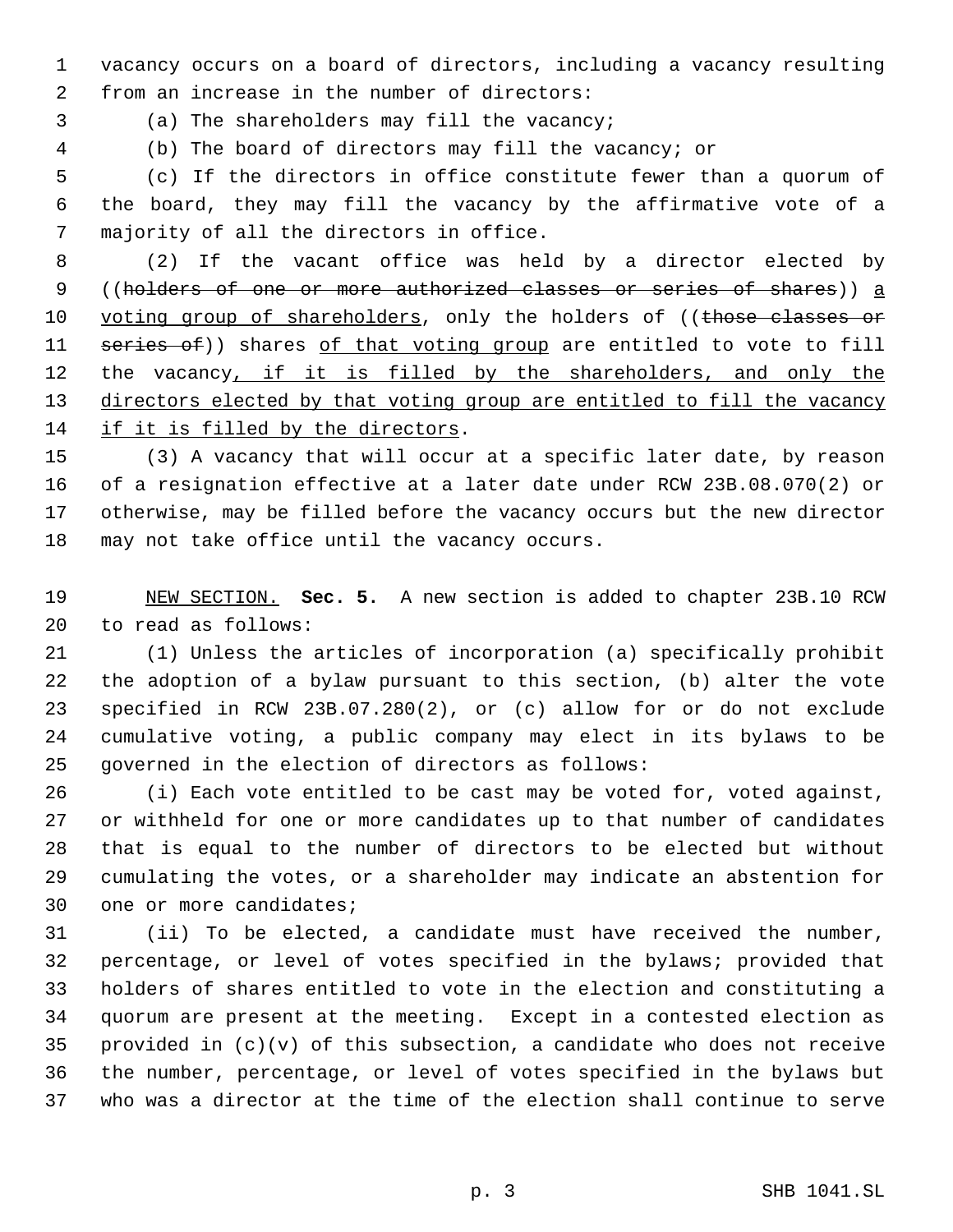as a director for a term that shall terminate on the date that is the earlier of (A) the date specified in the bylaw, but not longer than ninety days from the date on which the voting results are determined pursuant to section 6(2) of this act, or (B) the date on which an individual is selected by the board of directors to fill the office held by such director, which selection shall be deemed to constitute the filling of a vacancy by the board to which RCW 23B.08.100 applies;

 (iii) A bylaw adopted pursuant to this section may provide that votes cast against and/or withheld as to a candidate are to be taken into account in determining whether the number, percentage, or level of votes required for election has been received. Unless the bylaw specifies otherwise, only votes cast are to be taken into account and a ballot marked "withheld" in respect to a share is deemed to be a vote cast. Unless the bylaws specify otherwise, shares otherwise present at the meeting but for which there is an abstention or as to which no authority or direction to vote in the election is given or specified, are not deemed to be votes cast in the election;

 (iv) The board of directors may select any qualified individual to fill the office held by a director who did not receive the specified vote for election referenced in (c)(ii) of this subsection; and

 (v) Unless the bylaw specifies otherwise, a bylaw adopted pursuant to this subsection (1) shall not apply to an election of directors by a voting group if (A) at the expiration of the time fixed under a provision requiring advance notification of director candidates, or (B) absent such a provision, at a time fixed by the board of directors which is not more than fourteen days before notice is given of the meeting at which the election is to occur, there are more candidates for election by the voting group than the number of directors to be elected, one or more of whom are properly proposed by shareholders. An individual shall not be considered a candidate for purposes of this 31 subsection  $(1)(c)(v)$  if the board of directors determines before the notice of meeting is given that such individual's candidacy does not create a bona fide election contest.

 (2) A bylaw containing an election to be governed by this section may be repealed or amended:

 (a) If originally adopted by the shareholders, only by the shareholders, unless the bylaw otherwise provides; or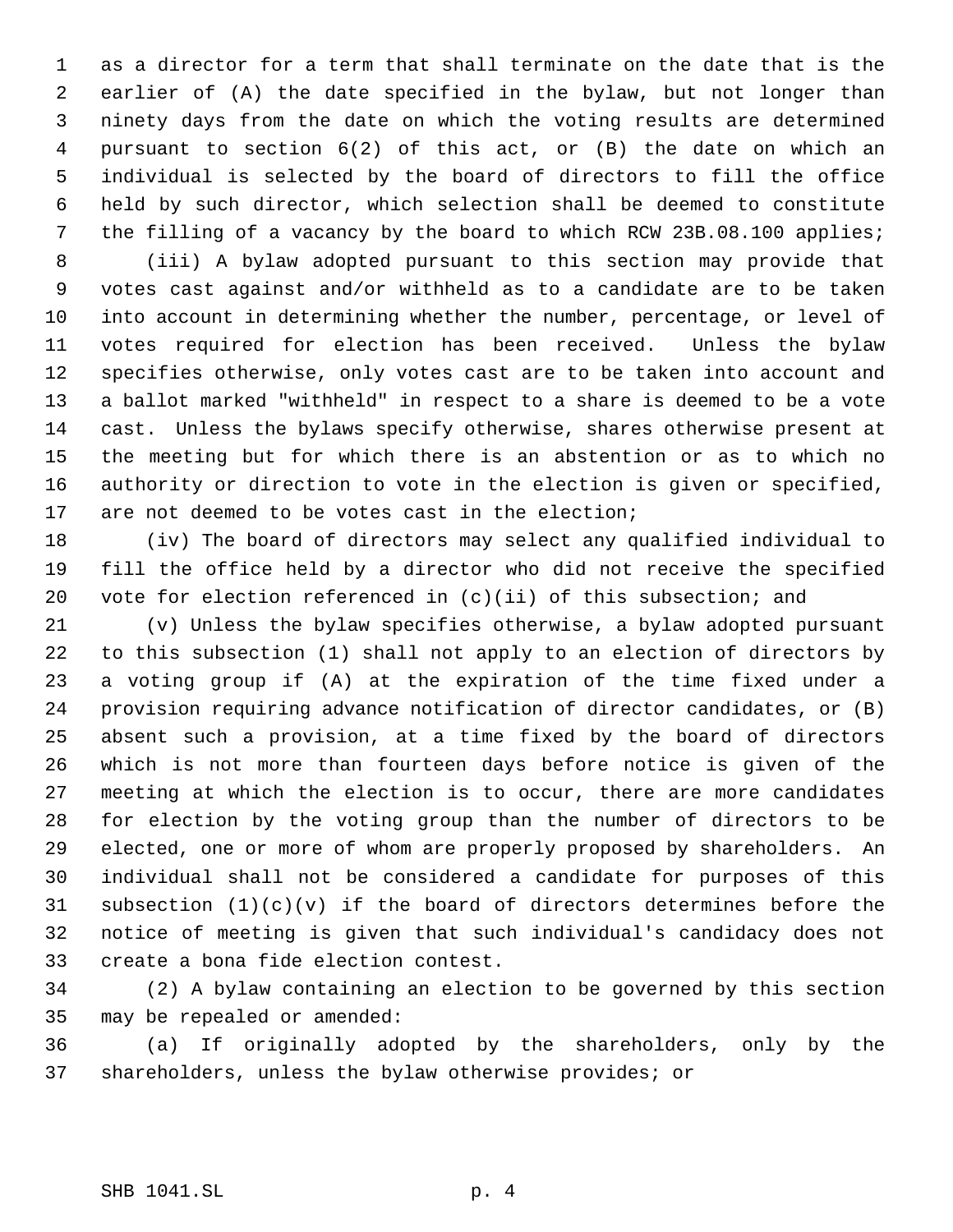(b) If adopted by the board of directors, by the board of directors or the shareholders.

 NEW SECTION. **Sec. 6.** A new section is added to chapter 23B.07 RCW to read as follows:

 (1) A corporation having any shares listed on a national securities exchange or regularly traded in a market maintained by one or more members of a national or affiliated securities association shall, and any other corporation may, appoint one or more inspectors to act at a meeting of shareholders and make a written report of the inspectors' determinations. Each inspector shall take and sign an oath faithfully to execute the duties of inspector with strict impartiality and according to the best of the inspector's ability.

(2) The inspectors shall:

 (a) Ascertain the number of shares outstanding and the voting power of each;

(b) Determine the shares represented at a meeting;

(c) Determine the validity of proxies and ballots;

18 (d) Count all votes; and

(e) Determine the result.

(3) An inspector may be an officer or employee of the corporation.

 (4) If no challenge of a determination by the inspectors is timely made, such determination is conclusive. Challenge of any determination by the inspectors may be made in a court of competent jurisdiction.

 **Sec. 7.** RCW 23B.10.200 and 1989 c 165 s 129 are each amended to read as follows:

 (1) A corporation's board of directors may amend or repeal the corporation's bylaws, or adopt new bylaws, unless:

28 (a) The articles of incorporation, section 5 of this act, or, if 29 applicable, section 6 of this act, or any other provision of this title reserve this power exclusively to the shareholders in whole or part; or

 (b) The shareholders, in amending or repealing a particular bylaw, provide expressly that the board of directors may not amend or repeal that bylaw.

 (2) A corporation's shareholders may amend or repeal the corporation's bylaws, or adopt new bylaws, even though the bylaws may